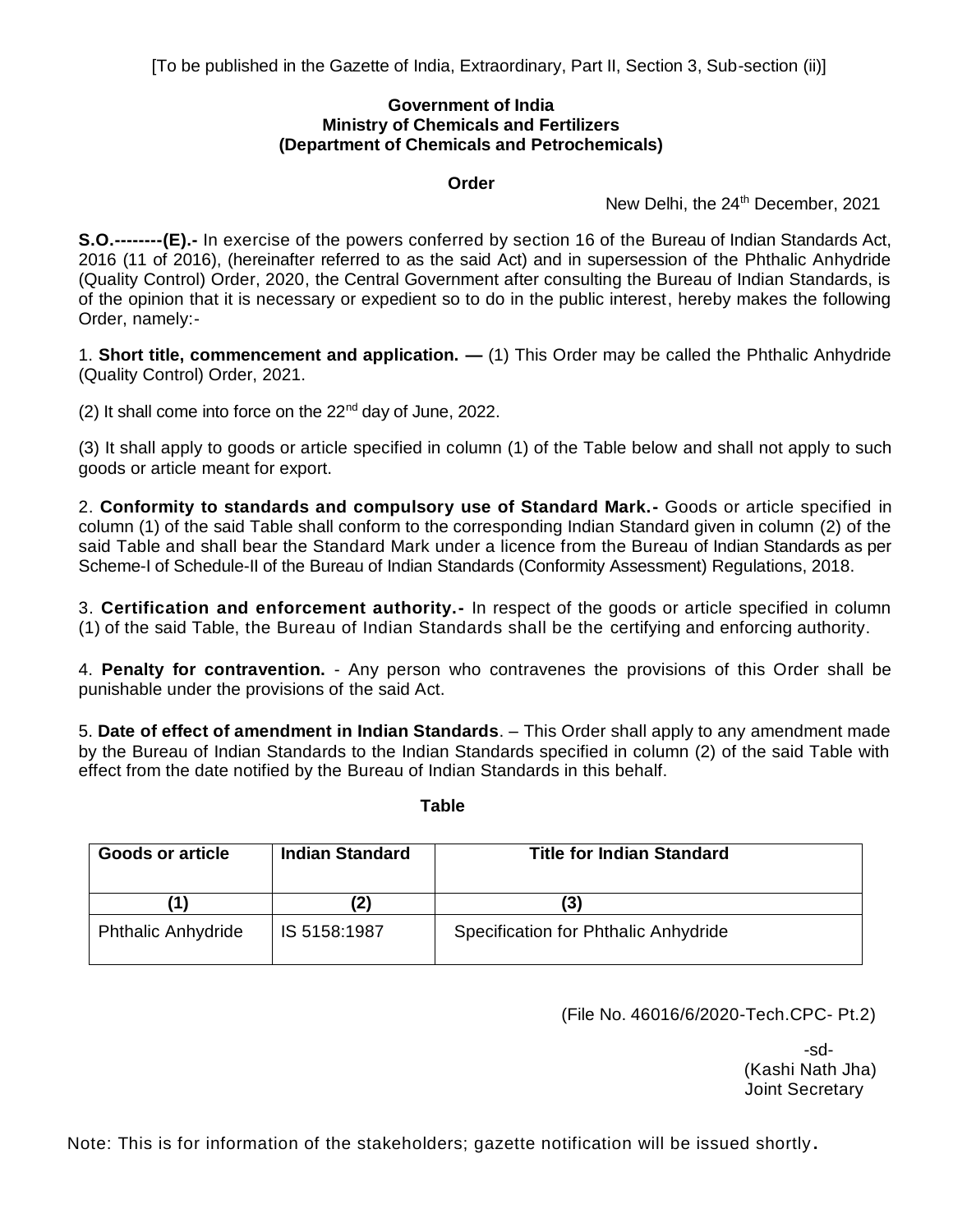# **Government of India Ministry of Chemicals and Fertilizers (Department of Chemicals and Petrochemicals)**

# **Order**

New Delhi, the 24<sup>th</sup> December, 2021

**S.O.--------(E).-** In exercise of the powers conferred by section 16 of the Bureau of Indian Standards Act, 2016 (11 of 2016), (hereinafter referred to as the said Act) and in supersession of the Ethylene Glycol (Quality Control) Order, 2020, the Central Government after consulting the Bureau of Indian Standards, is of the opinion that it is necessary or expedient so to do in the public interest, hereby makes the following Order, namely:-

1. **Short title, commencement and application. —** (1) This Order may be called the Ethylene Glycol (Quality Control) Order, 2021.

(2) It shall come into force on the  $22<sup>nd</sup>$  day of June, 2022.

(3) It shall apply to goods or article specified in column (1) of the Table below and shall not apply to such goods or article meant for export.

2. **Conformity to standards and compulsory use of Standard Mark.-** Goods or article specified in column (1) of the said Table shall conform to the corresponding Indian Standard given in column (2) of the said Table and shall bear the Standard Mark under a licence from the Bureau of Indian Standards as per Scheme-I of Schedule-II of the Bureau of Indian Standards (Conformity Assessment) Regulations, 2018.

3. **Certification and enforcement authority.-** In respect of the goods or article specified in column (1) of the said Table, the Bureau of Indian Standards shall be the certifying and enforcing authority.

4. **Penalty for contravention.** - Any person who contravenes the provisions of this Order shall be punishable under the provisions of the said Act.

5. **Date of effect of amendment in Indian Standards**. – This Order shall apply to any amendment made by the Bureau of Indian Standards to the Indian Standards specified in column (2) of the said Table with effect from the date notified by the Bureau of Indian Standards in this behalf.

**Table**

| Goods or article | <b>Indian Standard</b> | <b>Title for Indian Standard</b>  |
|------------------|------------------------|-----------------------------------|
| '1)              |                        | (3)                               |
| Ethylene Glycol  | IS 5295:1985           | Specification for Ethylene Glycol |

(File No. 46016/6/2020-Tech.CPC- Pt.2)

-sd- (Kashi Nath Jha) Joint Secretary Note: This is for information of the stakeholders; gazette notification will be issued shortly.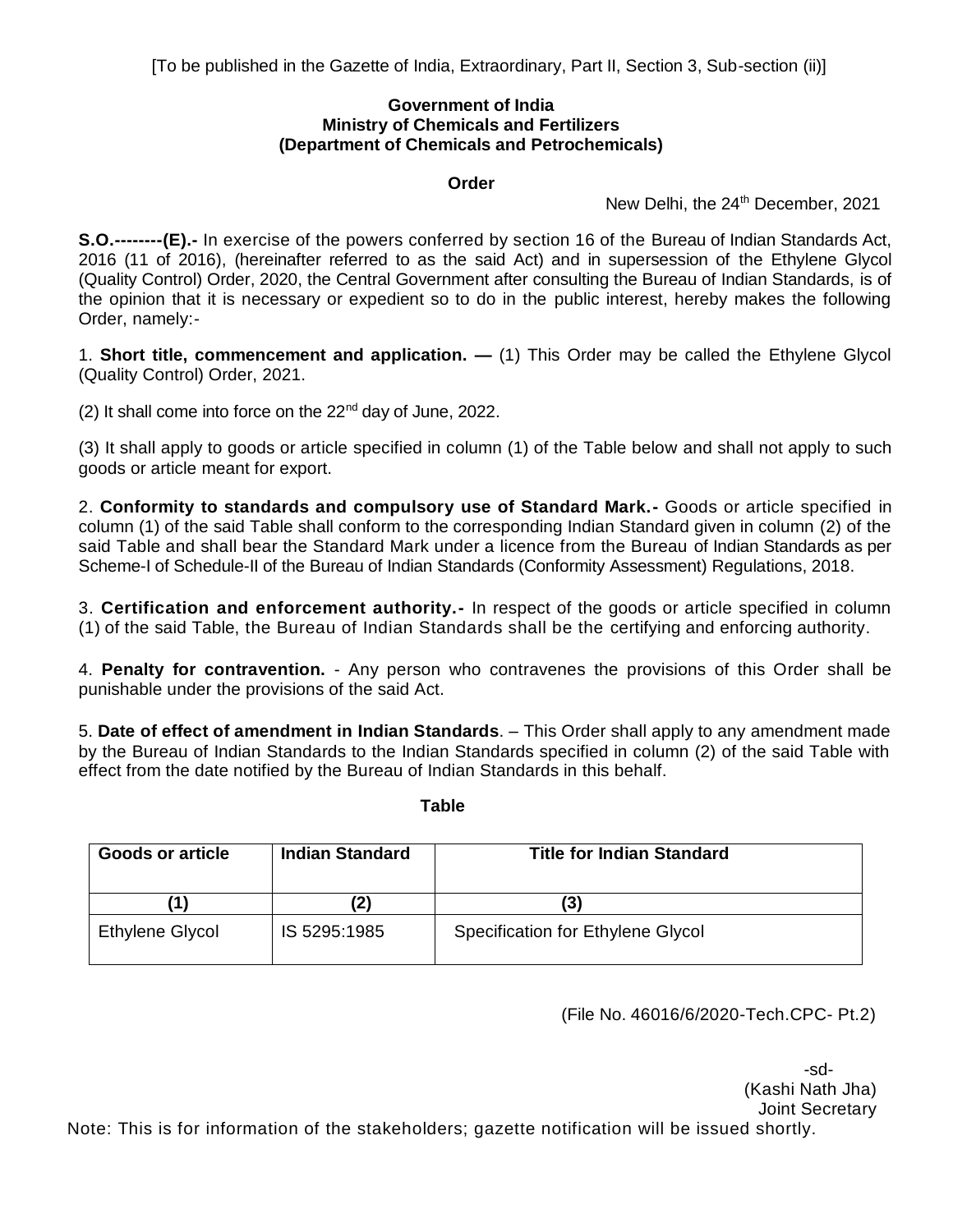[To be published in the Gazette of India, Extraordinary, Part II, Section 3, Sub-section (ii)]

# **Government of India Ministry of Chemicals and Fertilizers (Department of Chemicals and Petrochemicals)**

# **Order**

New Delhi, the 24<sup>th</sup> December, 2021

**S.O.--------(E).-** In exercise of the powers conferred by section 16 of the Bureau of Indian Standards Act, 2016 (11 of 2016), (hereinafter referred to as the said Act) and in supersession of the Toluene (Quality Control) Order, 2020, the Central Government after consulting the Bureau of Indian Standards, is of the opinion that it is necessary or expedient so to do in the public interest, hereby makes the following Order, namely:-

1. **Short title, commencement and application. —** (1) This Order may be called the Toluene (Quality Control) Order, 2021.

(2) It shall come into force on the  $22<sup>nd</sup>$  day of June, 2022.

(3) It shall apply to goods or article specified in column (1) of the Table below and shall not apply to such goods or article meant for export.

2. **Conformity to standards and compulsory use of Standard Mark.-** Goods or article specified in column (1) of the said Table shall conform to the corresponding Indian Standard given in column (2) of the said Table and shall bear the Standard Mark under a licence from the Bureau of Indian Standards as per Scheme-I of Schedule-II of the Bureau of Indian Standards (Conformity Assessment) Regulations, 2018.

3. **Certification and enforcement authority.-** In respect of the goods or article specified in column (1) of the said Table, the Bureau of Indian Standards shall be the certifying and enforcing authority.

4. **Penalty for contravention.** - Any person who contravenes the provisions of this Order shall be punishable under the provisions of the said Act.

5. **Date of effect of amendment in Indian Standards**. – This Order shall apply to any amendment made by the Bureau of Indian Standards to the Indian Standards specified in column (2) of the said Table with effect from the date notified by the Bureau of Indian Standards in this behalf.

#### **Table**

| <b>Goods or article</b> | Indian Standard | <b>Title for Indian Standard</b> |
|-------------------------|-----------------|----------------------------------|
|                         |                 | (3                               |
| oluene                  | IS 537:2011     | <b>Specification for Toluene</b> |

(File No. 46016/6/2020-Tech.CPC- Pt.2)

-sd- (Kashi Nath Jha) Joint Secretary

Note: This is for information of the stakeholders; gazette notification will be issued shortly.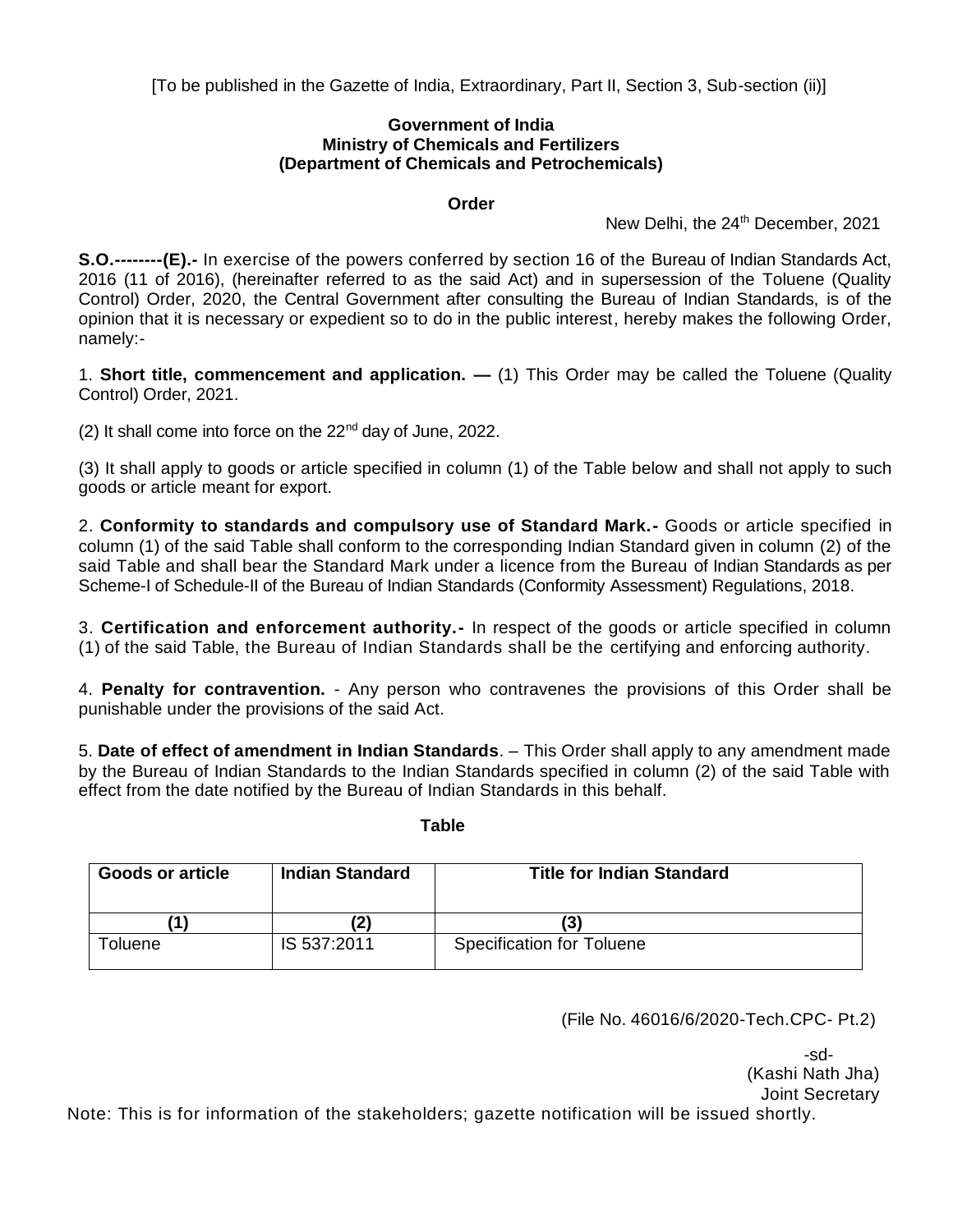[To be published in the Gazette of India, Extraordinary, Part II, Section 3, Sub-section (ii)]

# **Government of India Ministry of Chemicals and Fertilizers (Department of Chemicals and Petrochemicals)**

# **Order**

New Delhi, the 24<sup>th</sup> December, 2021

**S.O.--------(E).-** In exercise of the powers conferred by section 16 of the Bureau of Indian Standards Act, 2016 (11 of 2016), (hereinafter referred to as the said Act) and in supersession of the Terephthalic Acid (Quality Control) Order, 2020, the Central Government after consulting the Bureau of Indian Standards, is of the opinion that it is necessary or expedient so to do in the public interest, hereby makes the following Order, namely:-

1. **Short title, commencement and application. —** (1) This Order may be called the Terephthalic Acid (Quality Control) Order, 2021.

(2) It shall come into force on the  $22<sup>nd</sup>$  day of June, 2022.

(3) It shall apply to goods or article specified in column (1) of the Table below and shall not apply to such goods or article meant for export.

2. **Conformity to standards and compulsory use of Standard Mark.-** Goods or article specified in column (1) of the said Table shall conform to the corresponding Indian Standard given in column (2) of the said Table and shall bear the Standard Mark under a licence from the Bureau of Indian Standards as per Scheme-I of Schedule-II of the Bureau of Indian Standards (Conformity Assessment) Regulations, 2018.

3. **Certification and enforcement authority.-** In respect of the goods or article specified in column (1) of the said Table, the Bureau of Indian Standards shall be the certifying and enforcing authority.

4. **Penalty for contravention.** - Any person who contravenes the provisions of this Order shall be punishable under the provisions of the said Act.

5. **Date of effect of amendment in Indian Standards**. – This Order shall apply to any amendment made by the Bureau of Indian Standards to the Indian Standards specified in column (2) of the said Table with effect from the date notified by the Bureau of Indian Standards in this behalf.

#### **Table**

| <b>Goods or article</b>  | <b>Indian Standard</b> | <b>Title for Indian Standard</b>    |
|--------------------------|------------------------|-------------------------------------|
|                          | $\mathbf{2}$           | (3)                                 |
| <b>Terephthalic Acid</b> | IS 15030:2001          | Specification for Terephthalic Acid |

(File No. 46016/6/2020-Tech.CPC- Pt.2)

-sd- (Kashi Nath Jha) Joint Secretary Note: This is for information of the stakeholders; gazette notification will be issued shortly.